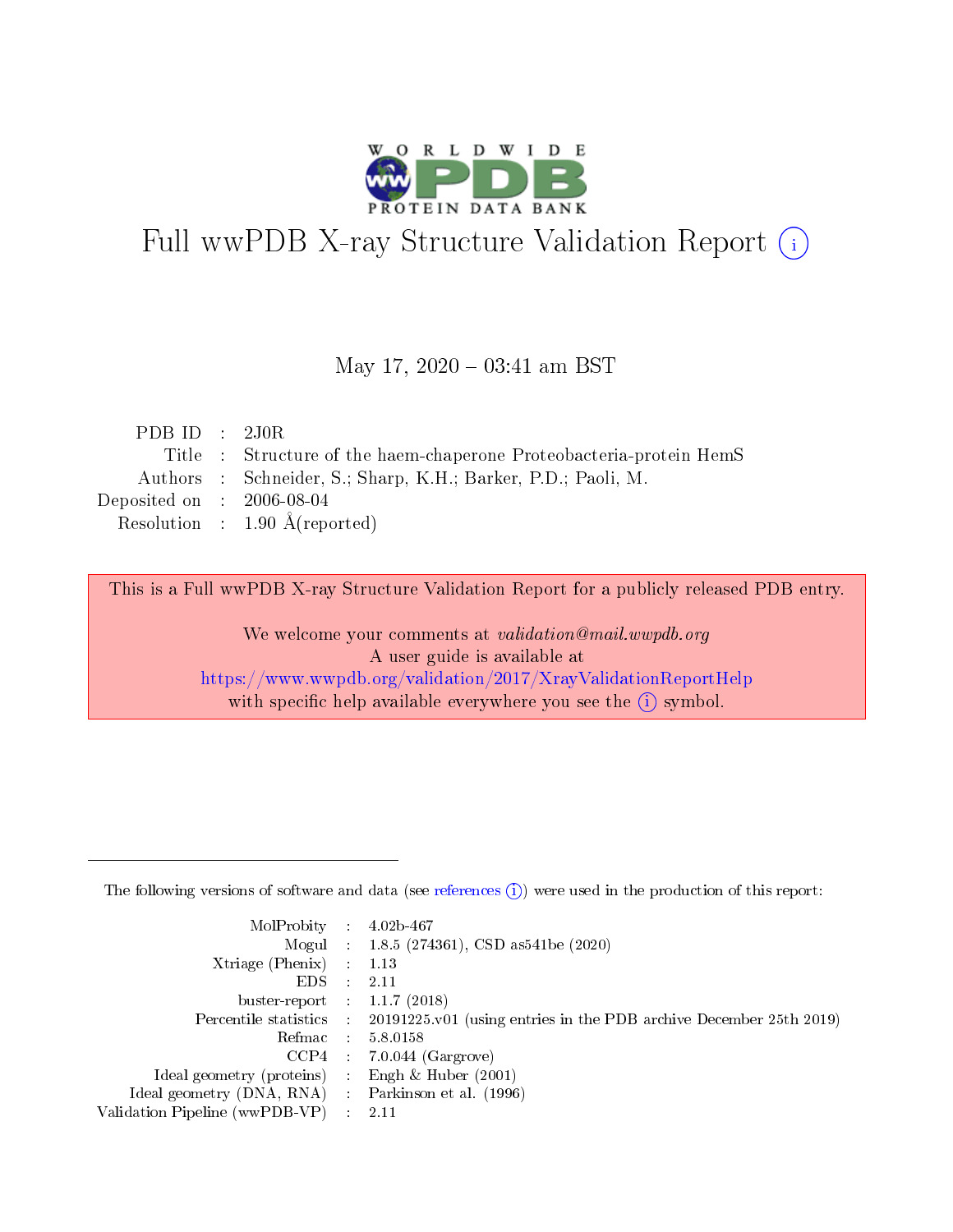## 1 [O](https://www.wwpdb.org/validation/2017/XrayValidationReportHelp#overall_quality)verall quality at a glance  $(i)$

The following experimental techniques were used to determine the structure: X-RAY DIFFRACTION

The reported resolution of this entry is 1.90 Å.

Percentile scores (ranging between 0-100) for global validation metrics of the entry are shown in the following graphic. The table shows the number of entries on which the scores are based.



| Metric                | Whole archive<br>$(\#\mathrm{Entries})$ | Similar resolution<br>$(\#\text{Entries}, \text{resolution range}(\text{\AA}))$ |
|-----------------------|-----------------------------------------|---------------------------------------------------------------------------------|
| $R_{free}$            | 130704                                  | $6207(1.90-1.90)$                                                               |
| Clashscore            | 141614                                  | $6847(1.90-1.90)$                                                               |
| Ramachandran outliers | 138981                                  | $6760(1.90-1.90)$                                                               |
| Sidechain outliers    | 138945                                  | 6760 (1.90-1.90)                                                                |
| RSRZ outliers         | 127900                                  | $6082(1.90-1.90)$                                                               |

The table below summarises the geometric issues observed across the polymeric chains and their fit to the electron density. The red, orange, yellow and green segments on the lower bar indicate the fraction of residues that contain outliers for  $>=3, 2, 1$  and 0 types of geometric quality criteria respectively. A grey segment represents the fraction of residues that are not modelled. The numeric value for each fraction is indicated below the corresponding segment, with a dot representing fractions <=5% The upper red bar (where present) indicates the fraction of residues that have poor fit to the electron density. The numeric value is given above the bar.

| Mol | $\cap$ hain | Length     | Quality of chain |     |          |
|-----|-------------|------------|------------------|-----|----------|
|     |             |            | 7%               |     |          |
|     | . .         | 94に<br>しせい | 77%              | 16% | $\cdots$ |

The following table lists non-polymeric compounds, carbohydrate monomers and non-standard residues in protein, DNA, RNA chains that are outliers for geometric or electron-density-fit criteria:

|                     |        |  | Mol   Type   Chain   Res   Chirality   Geometry   Clashes   Electron density |
|---------------------|--------|--|------------------------------------------------------------------------------|
| $PEG +$             | $1350$ |  |                                                                              |
| $\perp$ PGE $\perp$ | 1349   |  |                                                                              |

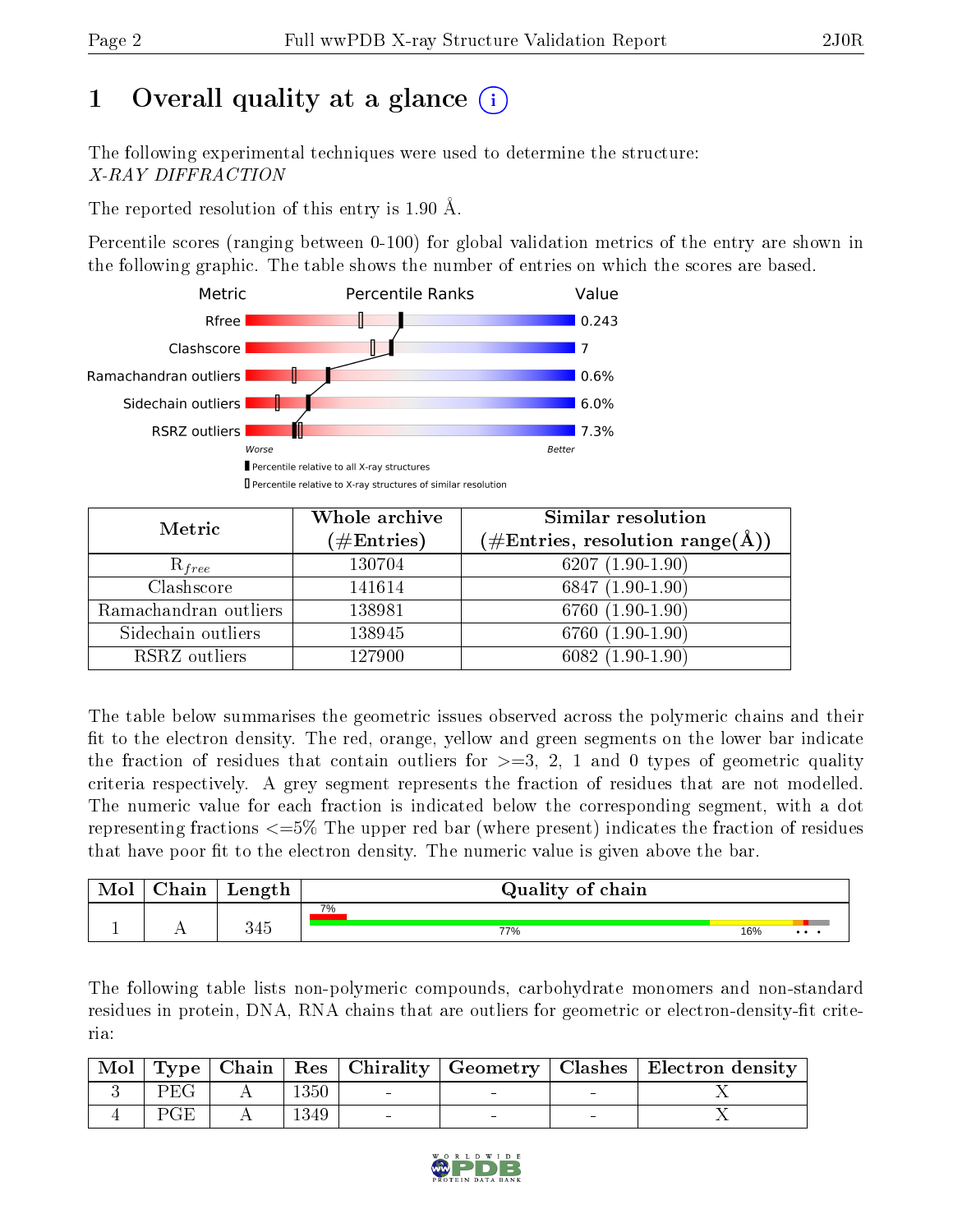## 2 Entry composition (i)

There are 7 unique types of molecules in this entry. The entry contains 2901 atoms, of which 0 are hydrogens and 0 are deuteriums.

In the tables below, the ZeroOcc column contains the number of atoms modelled with zero occupancy, the AltConf column contains the number of residues with at least one atom in alternate conformation and the Trace column contains the number of residues modelled with at most 2 atoms.

• Molecule 1 is a protein called HEMIN TRANSPORT PROTEIN HEMS.

| Mol | $\overline{\phantom{a}}$ Chain $\overline{\phantom{a}}$ | $\perp$ Residues | Atoms                    |      |     |     | $\rm ZeroOcc$   Alt $\rm Conf$   Trace |  |  |
|-----|---------------------------------------------------------|------------------|--------------------------|------|-----|-----|----------------------------------------|--|--|
|     |                                                         | 331              | <b>Total</b><br>$2681\,$ | 1683 | 483 | 508 |                                        |  |  |

There are 2 discrepancies between the modelled and reference sequences:

| Chain |     |      |      | Residue   Modelled   Actual   Comment | Reference         |
|-------|-----|------|------|---------------------------------------|-------------------|
|       | 162 | ASN. | ILE. | conflict                              | <b>UNP P31517</b> |
|       | 334 | GLN  | GL U | conflict                              | <b>UNP P31517</b> |

• Molecule 2 is 1,2-ETHANEDIOL (three-letter code: EDO) (formula:  $C_2H_6O_2$ ).



|  | $Mol$   Chain   Residues | Atoms              | $ZeroOcc \   \$ AltConf |
|--|--------------------------|--------------------|-------------------------|
|  |                          | Total C O<br>$2 -$ |                         |
|  |                          | Total C O          |                         |

Continued on next page...

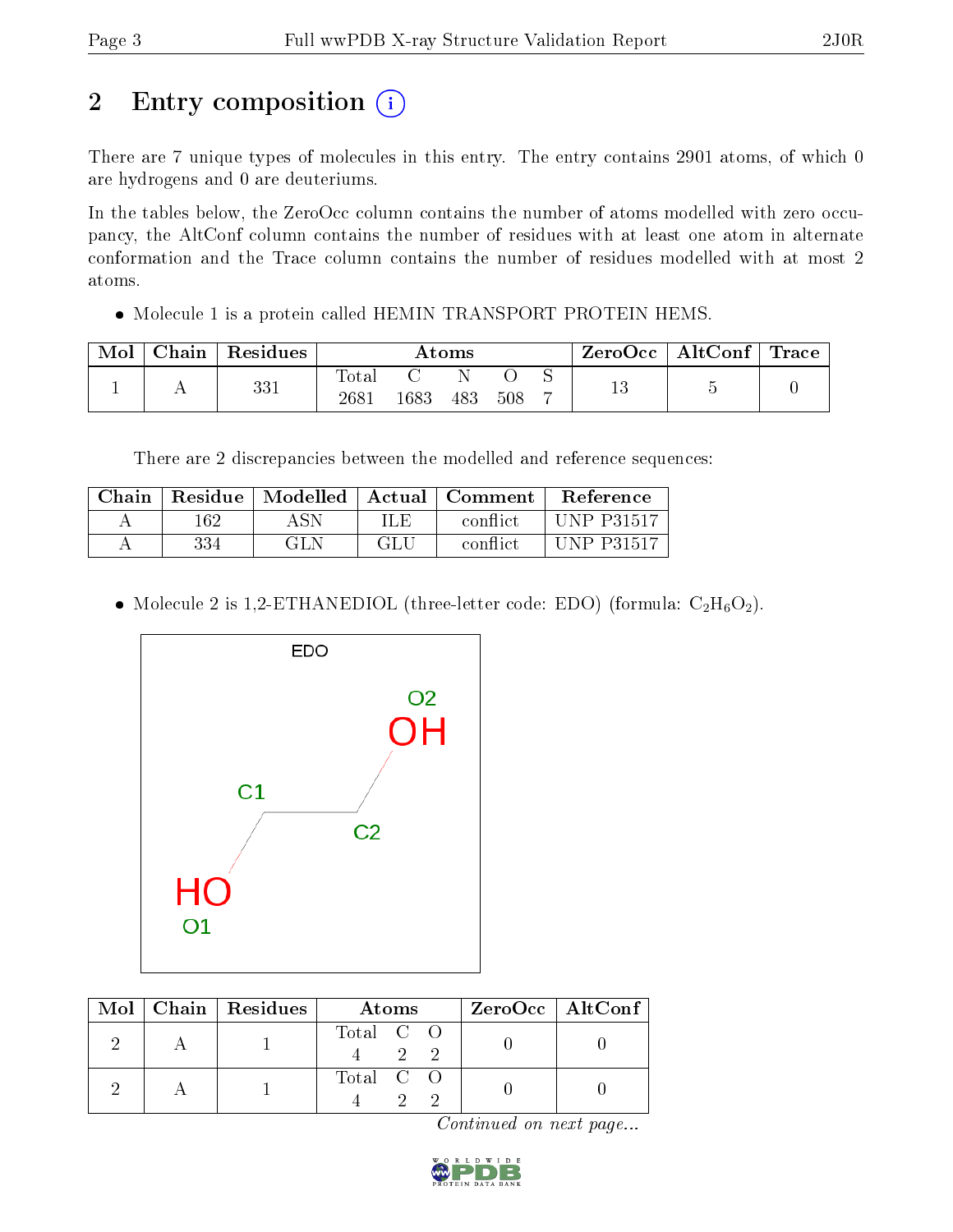Continued from previous page...

|  | Mol   Chain   Residues | Atoms                          | $ZeroOcc \   \$ AltConf |
|--|------------------------|--------------------------------|-------------------------|
|  |                        | Total C O<br>$\overline{2}$    |                         |
|  |                        | Total C O<br>$2^{\circ}$<br>-2 |                         |
|  |                        | Total C O<br>$\mathcal{D}$     |                         |

 $\bullet\,$  Molecule 3 is DI(HYDROXYETHYL)ETHER (three-letter code: PEG) (formula:  $\rm{C_4H_{10}O_3}).$ 



|  | Mol   Chain   Residues | Atoms     | $ZeroOcc \   \$ AltConf |
|--|------------------------|-----------|-------------------------|
|  |                        | Total C O |                         |
|  |                        | Total C O |                         |
|  |                        | Total C O |                         |

 $\bullet$  Molecule 4 is TRIETHYLENE GLYCOL (three-letter code: PGE) (formula:  $\mathrm{C}_6\mathrm{H}_{14}\mathrm{O}_4).$ 

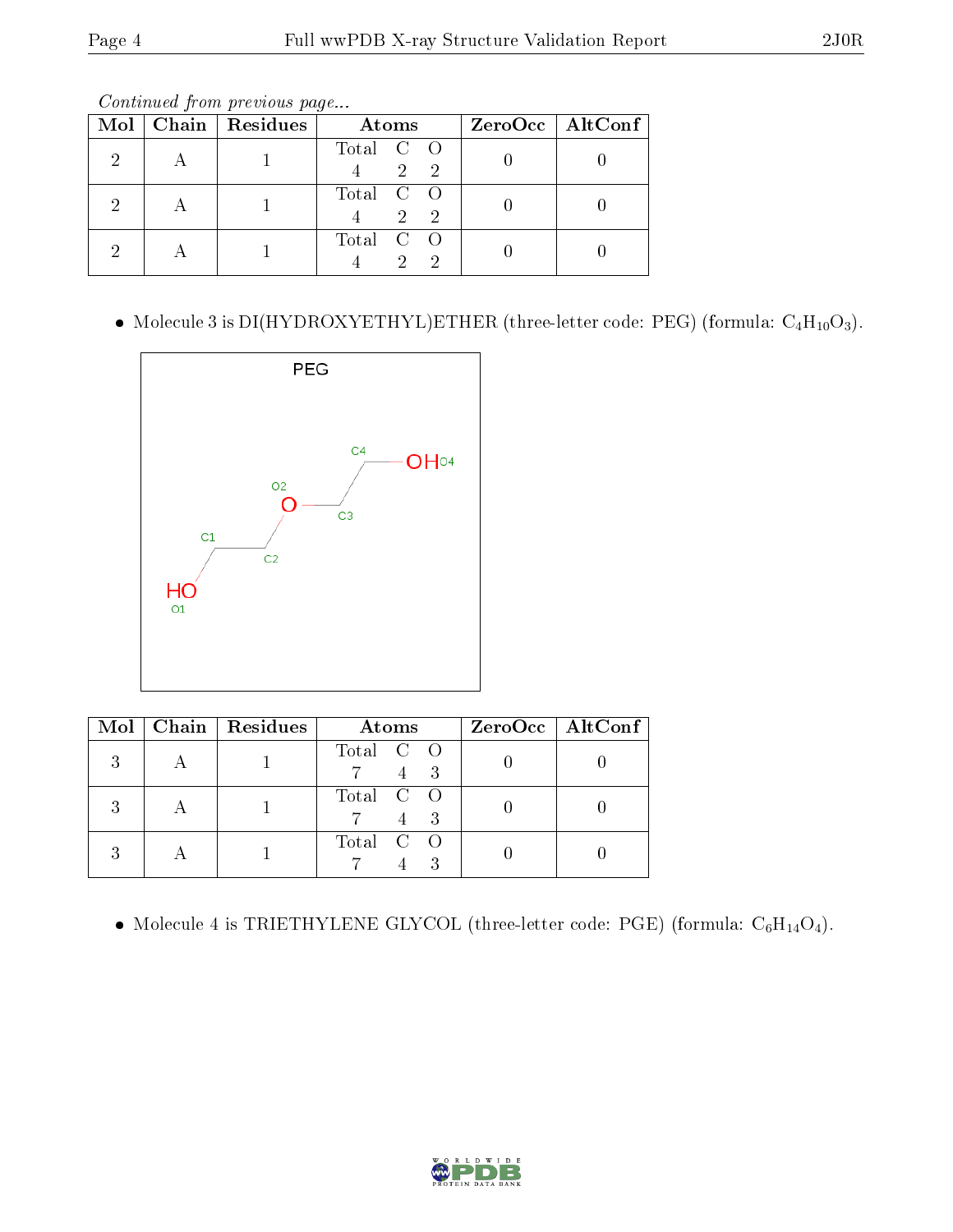

|  | $\text{Mol}$   Chain   Residues | Atoms                                                   | ZeroOcc   AltConf |
|--|---------------------------------|---------------------------------------------------------|-------------------|
|  |                                 | $\begin{bmatrix} \text{Total} & \text{C} \end{bmatrix}$ |                   |

 $\bullet$  Molecule 5 is PENTAETHYLENE GLYCOL (three-letter code: 1PE) (formula:  $\mathrm{C}_{10}\mathrm{H}_{22}\mathrm{O}_6).$ 



|  | Mol   Chain   Residues | Atoms   |  |  | ZeroOcc   AltConf |  |
|--|------------------------|---------|--|--|-------------------|--|
|  |                        | Total C |  |  |                   |  |

 $\bullet$  Molecule 6 is DODECAETHYLENE GLYCOL (three-letter code: 12P) (formula:  $\rm{C_{24}H_{50}O_{13}}$ ).

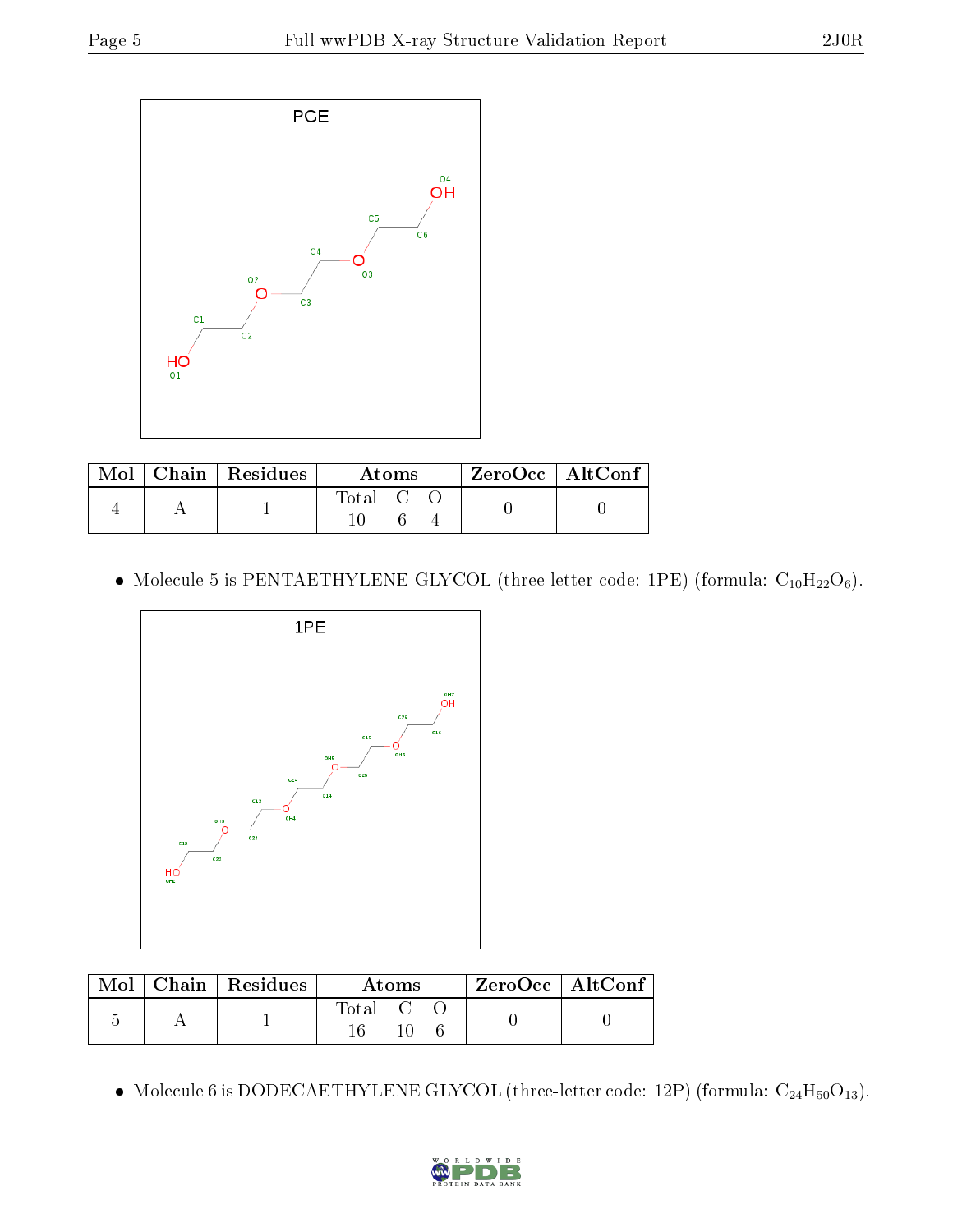

|  | $\mid$ Mol $\mid$ Chain $\mid$ Residues $\mid$ | Atoms   |  | $\mid$ ZeroOcc $\mid$ AltConf $\mid$ |  |  |
|--|------------------------------------------------|---------|--|--------------------------------------|--|--|
|  |                                                | Total C |  |                                      |  |  |
|  |                                                |         |  |                                      |  |  |

 $\bullet\,$  Molecule 7 is water.

| Mol | $\mid$ Chain $\mid$ Residues | Atoms               | $ZeroOcc \mid AltConf$ |  |
|-----|------------------------------|---------------------|------------------------|--|
|     | 134                          | Total<br>134<br>134 |                        |  |

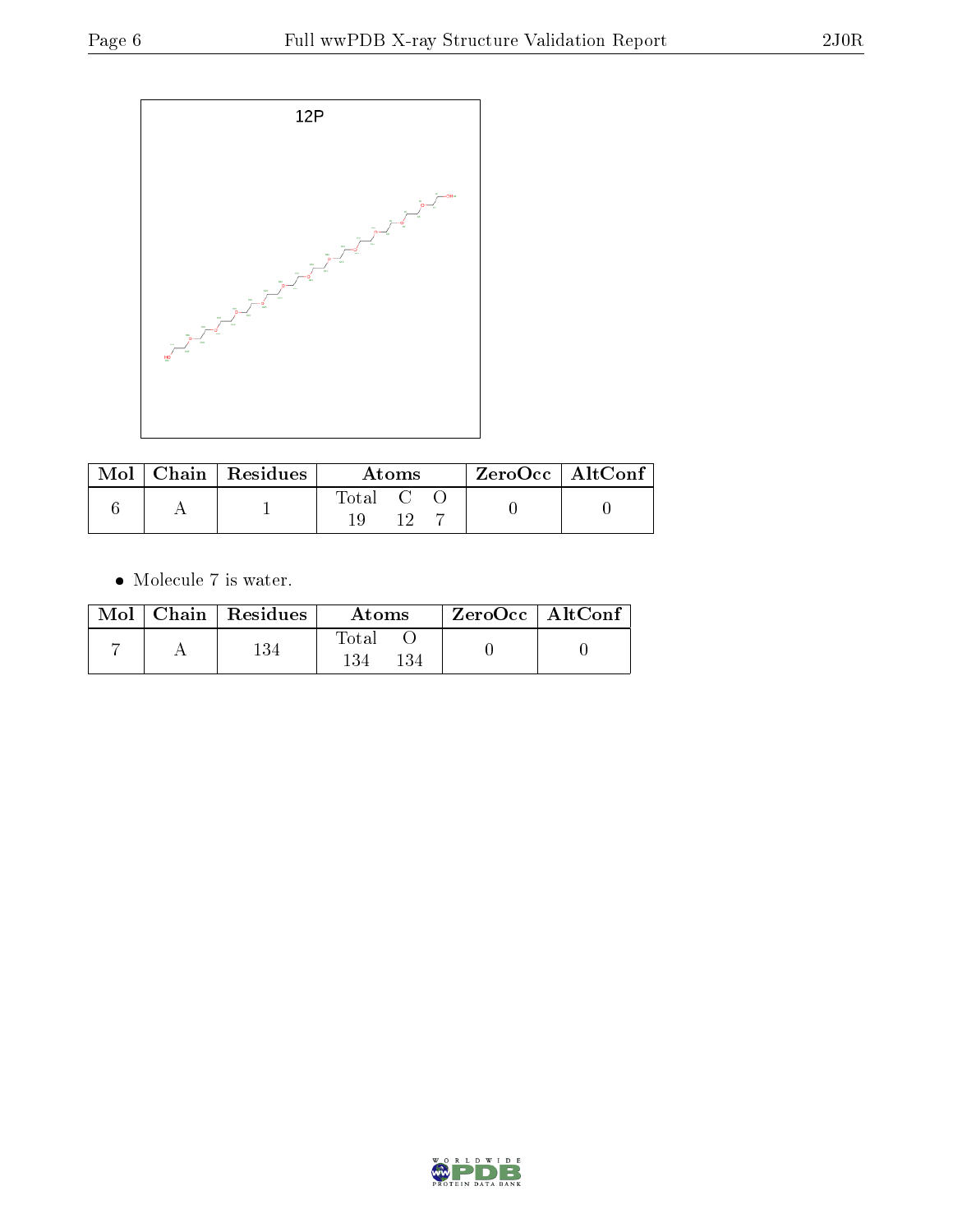### 3 Residue-property plots  $(i)$

These plots are drawn for all protein, RNA and DNA chains in the entry. The first graphic for a chain summarises the proportions of the various outlier classes displayed in the second graphic. The second graphic shows the sequence view annotated by issues in geometry and electron density. Residues are color-coded according to the number of geometric quality criteria for which they contain at least one outlier: green  $= 0$ , yellow  $= 1$ , orange  $= 2$  and red  $= 3$  or more. A red dot above a residue indicates a poor fit to the electron density (RSRZ  $> 2$ ). Stretches of 2 or more consecutive residues without any outlier are shown as a green connector. Residues present in the sample, but not in the model, are shown in grey.



• Molecule 1: HEMIN TRANSPORT PROTEIN HEMS

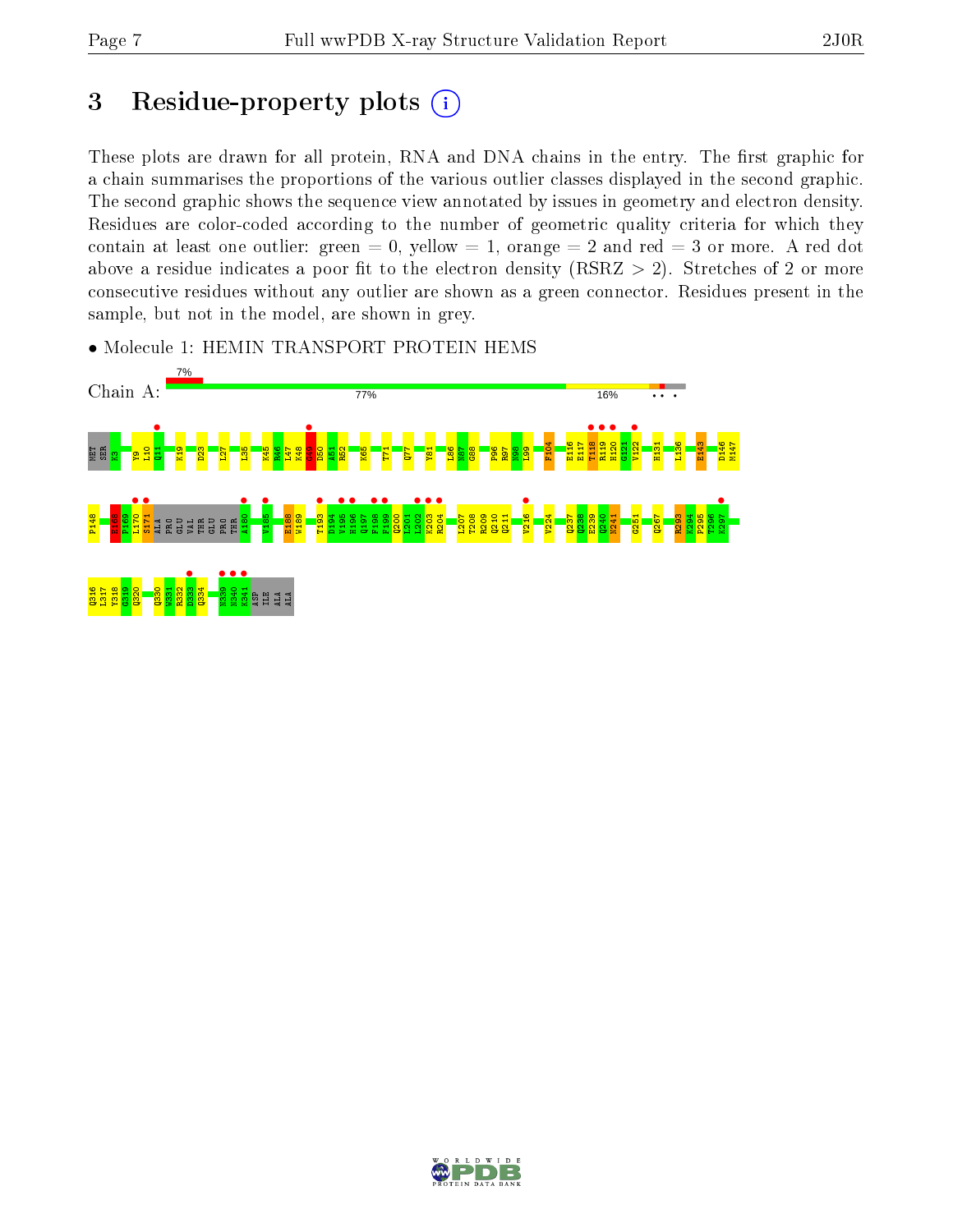### 4 Data and refinement statistics  $(i)$

| Property                                                                 | Value                                           | Source     |
|--------------------------------------------------------------------------|-------------------------------------------------|------------|
| Space group                                                              | P 21 21 21                                      | Depositor  |
| Cell constants                                                           | $68.27$ Å $73.62$ Å<br>$62.02\text{\AA}$        |            |
| a, b, c, $\alpha$ , $\beta$ , $\gamma$                                   | $90.00^\circ$<br>$90.00^\circ$<br>$90.00^\circ$ | Depositor  |
| Resolution $(A)$                                                         | 50.06<br>$-1.90$                                | Depositor  |
|                                                                          | 29.90<br>$\equiv$ .<br>1.90                     | <b>EDS</b> |
| $%$ Data completeness                                                    | $99.9(50.06-1.90)$                              | Depositor  |
| (in resolution range)                                                    | $100.0 (29.90 - 1.90)$                          | <b>EDS</b> |
| $R_{merge}$                                                              | 0.09                                            | Depositor  |
| $\mathrm{R}_{sym}$                                                       | (Not available)                                 | Depositor  |
| $\langle I/\sigma(I) \rangle^{-1}$                                       | 4.23 (at $1.91\text{\AA}$ )                     | Xtriage    |
| Refinement program                                                       | REFMAC 5.2.0019                                 | Depositor  |
| $R, R_{free}$                                                            | 0.189<br>0.233<br>$\frac{1}{2}$                 | Depositor  |
|                                                                          | 0.201<br>0.243<br>$\mathbf{r}$                  | DCC        |
| $\mathcal{R}_{free}$ test set                                            | 1289 reflections $(5.10\%)$                     | wwPDB-VP   |
| Wilson B-factor $(A^2)$                                                  | 20.6                                            | Xtriage    |
| Anisotropy                                                               | 0.102                                           | Xtriage    |
| Bulk solvent $k_{sol}(\mathrm{e}/\mathrm{A}^3),$ $B_{sol}(\mathrm{A}^2)$ | $0.36$ , $51.6$                                 | <b>EDS</b> |
| L-test for twinning <sup>2</sup>                                         | $< L >$ = 0.49, $< L2$ > = 0.32                 | Xtriage    |
| Estimated twinning fraction                                              | $\overline{\text{No}}$ twinning to report.      | Xtriage    |
| $F_o, F_c$ correlation                                                   | 0.94                                            | <b>EDS</b> |
| Total number of atoms                                                    | 2901                                            | wwPDB-VP   |
| Average B, all atoms $(A^2)$                                             | 23.0                                            | wwPDB-VP   |

Xtriage's analysis on translational NCS is as follows: The largest off-origin peak in the Patterson function is  $6.60\%$  of the height of the origin peak. No significant pseudotranslation is detected.

<sup>&</sup>lt;sup>2</sup>Theoretical values of  $\langle |L| \rangle$ ,  $\langle L^2 \rangle$  for acentric reflections are 0.5, 0.333 respectively for untwinned datasets, and 0.375, 0.2 for perfectly twinned datasets.



<span id="page-7-1"></span><span id="page-7-0"></span><sup>1</sup> Intensities estimated from amplitudes.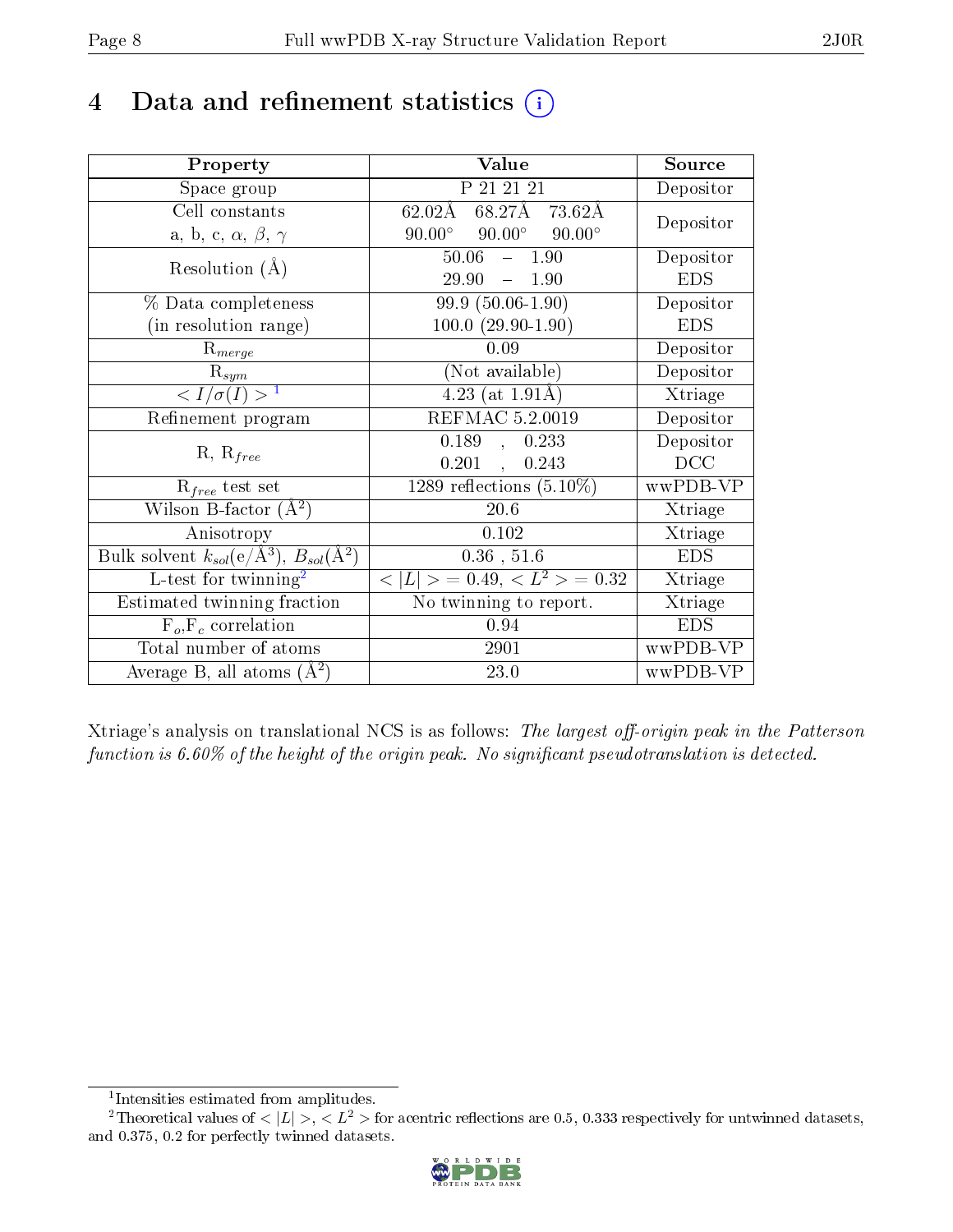## 5 Model quality  $(i)$

### 5.1 Standard geometry  $(i)$

Bond lengths and bond angles in the following residue types are not validated in this section: 12P, PGE, PEG, EDO, 1PE

The Z score for a bond length (or angle) is the number of standard deviations the observed value is removed from the expected value. A bond length (or angle) with  $|Z| > 5$  is considered an outlier worth inspection. RMSZ is the root-mean-square of all Z scores of the bond lengths (or angles).

|  | $Mol$   Chain |        | Bond lengths     | Bond angles    |                 |
|--|---------------|--------|------------------|----------------|-----------------|
|  |               | RMSZ I | # $ Z  > 5$      | $RMSZ_{\perp}$ | $\# Z  > 5$     |
|  |               |        | $+5/2742(0.2\%)$ | 0.80           | $6/3715(0.2\%)$ |

Chiral center outliers are detected by calculating the chiral volume of a chiral center and verifying if the center is modelled as a planar moiety or with the opposite hand.A planarity outlier is detected by checking planarity of atoms in a peptide group, atoms in a mainchain group or atoms of a sidechain that are expected to be planar.

|  | $\mid$ Mol $\mid$ Chain $\mid$ #Chirality outliers $\mid$ #Planarity outliers $\mid$ |
|--|--------------------------------------------------------------------------------------|
|  |                                                                                      |

| Mol | Chain | $\operatorname{Res}$ | Type                            | Atoms    | Z       | Observed $(A)$ | Ideal(A) |
|-----|-------|----------------------|---------------------------------|----------|---------|----------------|----------|
|     |       | 45                   | $\overline{\text{L} \text{YS}}$ | $CE-NZ$  | $-6.55$ | 1.32           | 1.49     |
|     |       | 168                  | <b>GLU</b>                      | $CG-CD$  | $-6.29$ | 1.42           | 1.51     |
|     |       | 239                  | GLU                             | $CD-OE2$ | $-5.40$ | 1.19           | 1.25     |
|     |       | 116                  | <b>GLU</b>                      | $CD-OE2$ | $-5.23$ | 1.19           | 1.25     |
|     |       | 224                  |                                 | $CB-CG1$ | $-5.16$ | 1.42           | 1.52     |

All (5) bond length outliers are listed below:

All (6) bond angle outliers are listed below:

| Mol | Chain | Res | Type       | Atoms       | Z    | Observed $(°)$ | $Ideal(^o)$ |
|-----|-------|-----|------------|-------------|------|----------------|-------------|
|     |       | 49  | GLY        | $N$ -CA-C   | 6.16 | 128.49         | 113.10      |
|     |       | 88  | GLY        | $N$ -CA-C   | 5.71 | 127.38         | 113.10      |
|     |       | 86  | LEU        | $C-N-CA$    | 5.66 | 135.86         | 121.70      |
|     |       | 293 | $\rm{ARG}$ | NE-CZ-NH1   | 5.59 | 123.09         | 120.30      |
|     |       | 146 | A SP       | $CB-CG-OD1$ | 5.13 | 122.91         | 118.30      |
|     |       | 23  | A SP       | $CB-CG-OD2$ | 5.01 | 122.81         | 118.30      |

There are no chirality outliers.

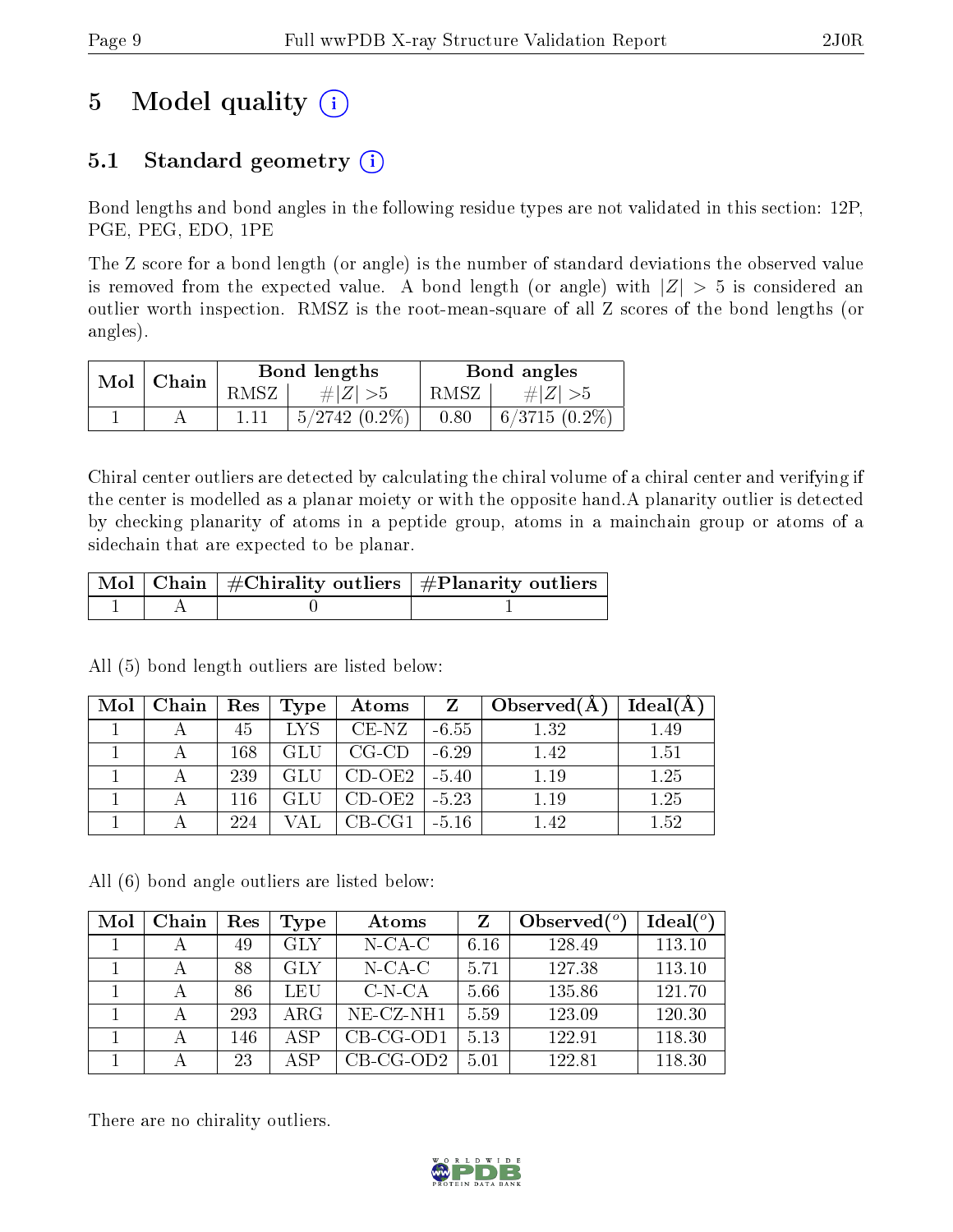All (1) planarity outliers are listed below:

|  |     | $\overline{\text{Mol}}$   Chain   Res   Type   Group |
|--|-----|------------------------------------------------------|
|  | 118 | THR Peptide                                          |

#### 5.2 Too-close contacts  $(i)$

In the following table, the Non-H and H(model) columns list the number of non-hydrogen atoms and hydrogen atoms in the chain respectively. The H(added) column lists the number of hydrogen atoms added and optimized by MolProbity. The Clashes column lists the number of clashes within the asymmetric unit, whereas Symm-Clashes lists symmetry related clashes.

| Mol |   |      | Chain   Non-H   $H (model)$ | H(added) |    | $Clashes$   Symm-Clashes |
|-----|---|------|-----------------------------|----------|----|--------------------------|
|     |   | 2681 |                             | 2620     | 35 |                          |
|     | Η | 20   |                             | 30       |    |                          |
|     | Η | 21   |                             | 30       |    |                          |
|     |   | 10   |                             | 14       |    |                          |
| 5   |   | 16   |                             | 22       |    |                          |
|     |   | 19   |                             | 25       |    |                          |
|     |   | 134  |                             |          |    |                          |
|     |   | 2901 |                             | 2741     | 36 |                          |

The all-atom clashscore is defined as the number of clashes found per 1000 atoms (including hydrogen atoms). The all-atom clashscore for this structure is 7.

All (36) close contacts within the same asymmetric unit are listed below, sorted by their clash magnitude.

| Atom-1              | $\boldsymbol{\mathrm{Atom}\text{-}2}$ | Interatomic<br>distance $(A)$ | Clash<br>overlap $(A)$ |
|---------------------|---------------------------------------|-------------------------------|------------------------|
| 1: A:104:PHE:HB2    | 3:A:1347:PEG:H41                      | 1.65                          | 0.78                   |
| 1: A: 188: GLU: HG2 | 1:A:204:ARG:HH22                      | 1.54                          | 0.71                   |
| 1: A:65: LYS: HZ2   | 6:A:1352:12P:H241                     | 1.56                          | 0.69                   |
| 1:A:241:ASN:H       | 1:A:241:ASN:HD22                      | 1.41                          | 0.69                   |
| 1: A:65:LYS:HE2     | 6:A:1352:12P:H351                     | 1.74                          | 0.68                   |
| 1:A:241:ASN:HD21    | 1:A:334:GLN:HE22                      | 1.42                          | 0.66                   |
| 1:A:332:ARG:HH22    | 3:A:1348:PEG:H21                      | 1.66                          | 0.61                   |
| 1:A:47:LEU:C        | $1:A:49:GLY:\overline{H}$             | 2.08                          | 0.56                   |
| 1: A:81:TYR:CZ      | 1: A:99: LEU: HD21                    | 2.41                          | 0.56                   |
| 1: A:241: ASN:ND2   | 1: A: 334: GLN: HE22                  | 2.04                          | 0.55                   |
| 1: A:52: ARG: NH2   | 7: A:2024: HOH:O                      | 2.42                          | 0.53                   |
| 1:A:131:HIS:HB3     | 1: A: 168: GLU: HG3                   | 1.93                          | 0.51                   |
| 1: A:65: LYS: HD2   | 6:A:1352:12P:H242                     | 1.93                          | 0.49                   |
| 1: A:118:THR:O      | 1: A:120: HIS:N                       | 2.45                          | 0.49                   |

Continued on next page...

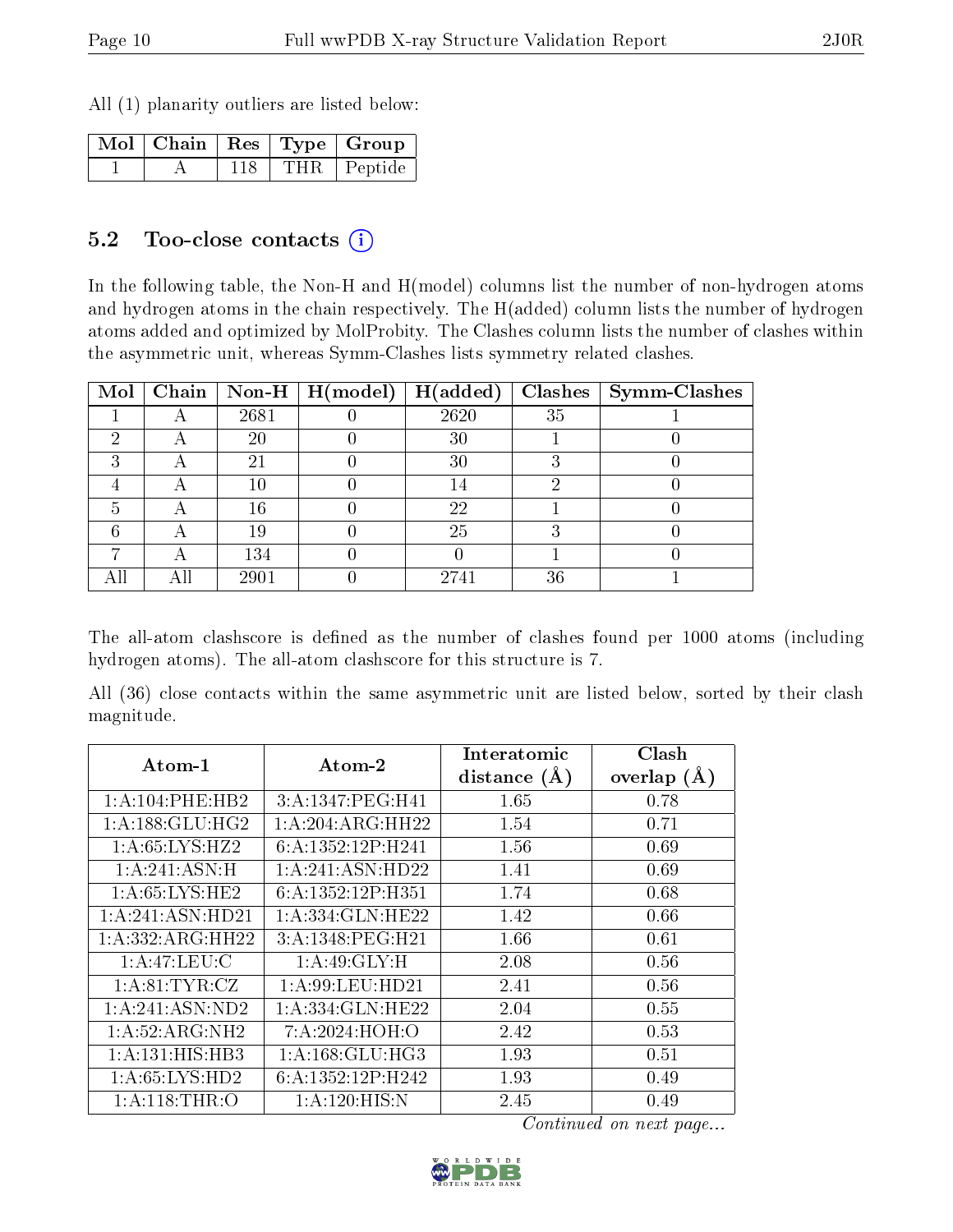|                            |                     | Interatomic    | Clash         |
|----------------------------|---------------------|----------------|---------------|
| Atom-1                     | Atom-2              | distance $(A)$ | overlap $(A)$ |
| 1:A:148:PRO:HG2            | 4:A:1349:PGE:H1     | 1.94           | 0.48          |
| 1: A:118:THR:C             | 1: A:119: ARG: HG3  | 2.34           | 0.48          |
| 1:A:136:LEU:HD22           | 1:A:251:GLY:HA3     | 1.96           | 0.48          |
| 1:A:317:LEU:N              | 1:A:317:LEU:HD12    | 2.29           | 0.48          |
| 1:A:47:LEU:O               | 1:A:49:GLY:N        | 2.47           | 0.47          |
| 1:A:316:GLN:C              | 1:A:317:LEU:HD12    | 2.35           | 0.47          |
| $1:A:241.\overline{ASN:H}$ | 1:A:241:ASN:ND2     | $2.10\,$       | 0.46          |
| 3:A:1347:PEG:H22           | 3:A:1347:PEG:H42    | 1.57           | 0.46          |
| 1:A:330:GLN:O              | 1: A: 334: GLN: HG3 | 2.15           | 0.46          |
| 1: A:170:LEU:HA            | 1:A:171:SER:C       | 2.35           | $0.45\,$      |
| 1: A:96: PRO:O             | 1: A:97: ARG: HB2   | 2.17           | 0.45          |
| 1: A: 189: TRP: CE3        | 1:A:216:VAL:HG11    | 2.53           | 0.44          |
| 1:A:210:GLN:HB3            | 2:A:1343:EDO:H11    | 2.01           | 0.43          |
| 1: A:47: LEU: C            | 1: A:49: GLY:N      | 2.73           | 0.42          |
| 1:A:122:VAL:HG13           | 1:A:122:VAL:O       | 2.18           | 0.42          |
| 1:A:19:LYS:NZ              | 1:A:27:LEU:HDI1     | $2.34\,$       | 0.41          |
| 1: A:318: TYR: CE1         | 5:A:1351:1PE:H131   | 2.56           | 0.41          |
| 1:A:200:GLN:HA             | 1:A:203:LYS:HG2     | 2.02           | 0.41          |
| 1: A:208:THR:O             | 1:A:209:ARG:C       | 2.56           | 0.41          |
| 1: A:147:MET:HG2           | 4:A:1349:PGE:H62    | 2.03           | 0.41          |
| 1: A:9: TYR: CD1           | $1:$ A:35:LEU:HD11  | 2.56           | 0.41          |
| 1: A:49: GLY:O             | 1: A:50: ASP:C      | $2.58\,$       | 0.40          |

Continued from previous page...

All (1) symmetry-related close contacts are listed below. The label for Atom-2 includes the symmetry operator and encoded unit-cell translations to be applied.

| Atom-1 | Atom-2                               | Interatomic<br>distance $(A)$ | $\gamma$ lash<br>overlap (A) |
|--------|--------------------------------------|-------------------------------|------------------------------|
|        | 1:A:143:GLU:OE2   1:A:211:GLN:NE2[2] | $1.28\,$                      |                              |

#### 5.3 Torsion angles (i)

#### 5.3.1 Protein backbone  $(i)$

In the following table, the Percentiles column shows the percent Ramachandran outliers of the chain as a percentile score with respect to all X-ray entries followed by that with respect to entries of similar resolution.

The Analysed column shows the number of residues for which the backbone conformation was analysed, and the total number of residues.

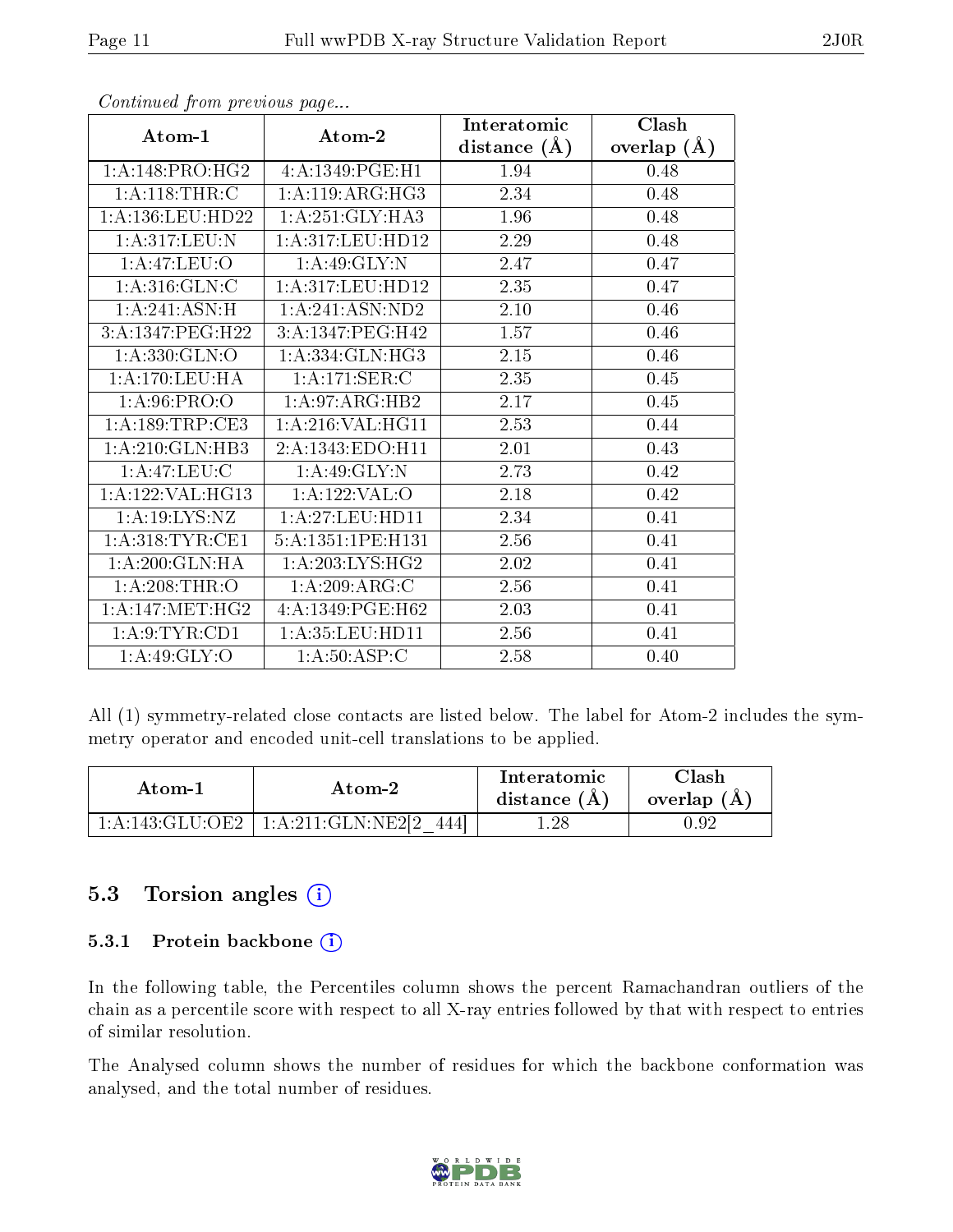| $\mid$ Mol $\mid$ Chain $\mid$ | Analysed |  | Favoured   Allowed   Outliers   Percentiles |
|--------------------------------|----------|--|---------------------------------------------|
|                                |          |  |                                             |

All (2) Ramachandran outliers are listed below:

| Mol | Chain | Res | Type |
|-----|-------|-----|------|
|     |       |     |      |
|     |       |     |      |

#### 5.3.2 Protein sidechains (i)

In the following table, the Percentiles column shows the percent sidechain outliers of the chain as a percentile score with respect to all X-ray entries followed by that with respect to entries of similar resolution.

The Analysed column shows the number of residues for which the sidechain conformation was analysed, and the total number of residues.

| Mol   Chain | Analysed                                 |  | Rotameric   Outliers   Percentiles |  |
|-------------|------------------------------------------|--|------------------------------------|--|
|             | $284/292$ (97\%)   267 (94\%)   17 (6\%) |  | $\vert 19 \vert \vert 9 \vert$     |  |

All (17) residues with a non-rotameric sidechain are listed below:

| Mol            | Chain              | Res | Type                      |
|----------------|--------------------|-----|---------------------------|
| 1              | А                  | 10  | <b>LEU</b>                |
| $\mathbf{1}$   | $\overline{\rm A}$ | 71  | THR                       |
| $\mathbf 1$    | $\overline{\rm A}$ | 77  | $\overline{\rm GLN}$      |
| $\mathbf{1}$   | $\bf{A}$           | 104 | PHE                       |
| $\mathbf{1}$   | $\overline{A}$     | 117 | $\overline{\mathrm{GLU}}$ |
| $\mathbf{1}$   | $\overline{\rm A}$ | 143 | GLU                       |
| $\mathbf{1}$   | $\overline{A}$     | 168 | $\overline{{\rm GLU}}$    |
| $\mathbf{1}$   | $\overline{A}$     | 171 | SER                       |
| $\mathbf{1}$   | $\overline{A}$     | 188 | GLU                       |
| $\mathbf{1}$   | $\overline{\rm A}$ | 193 | THR                       |
| $\mathbf{1}$   | $\overline{\rm A}$ | 207 | LEU                       |
| $\mathbf{1}$   | $\overline{A}$     | 237 | <b>GLN</b>                |
| $\overline{1}$ | $\overline{A}$     | 241 | <b>ASN</b>                |
| $\overline{1}$ | $\overline{\rm A}$ | 267 | $\overline{\text{GLN}}$   |
| $\mathbf{1}$   | $\overline{A}$     | 293 | ARG                       |
| $\mathbf{1}$   | $\overline{\rm A}$ | 295 | PRO                       |
| $\overline{1}$ | $\overline{\rm A}$ | 320 | $_{\rm GLN}$              |

Some sidechains can be flipped to improve hydrogen bonding and reduce clashes. All (6) such sidechains are listed below:

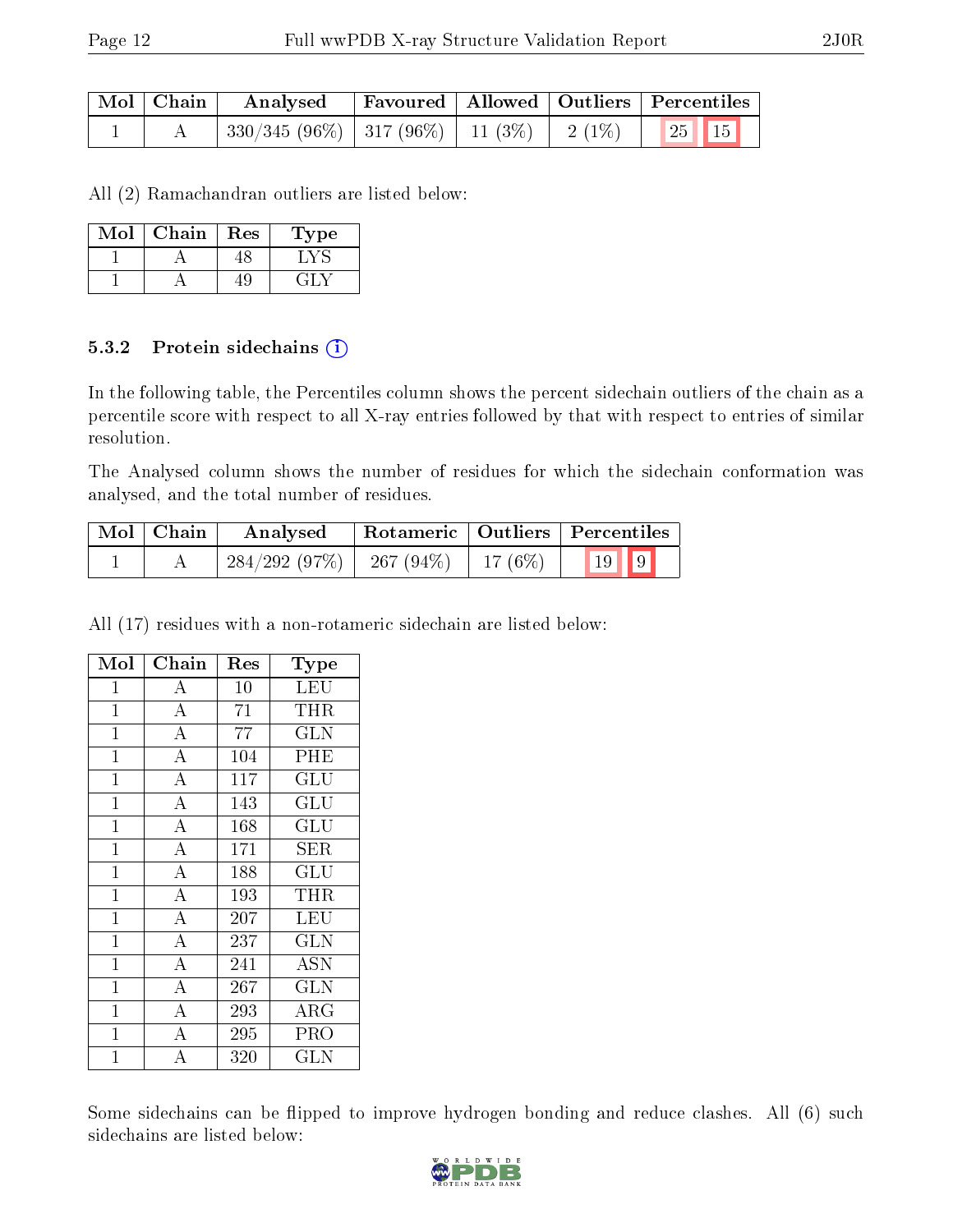| Mol | Chain | Res | <b>Type</b>             |
|-----|-------|-----|-------------------------|
|     |       | 84  | $\overline{\text{GLN}}$ |
|     |       | 127 | <b>GLN</b>              |
|     |       | 226 | <b>ASN</b>              |
|     |       | 237 | <b>GLN</b>              |
|     |       | 241 | <b>ASN</b>              |
|     |       | 320 | GLN                     |

#### 5.3.3 RNA $(i)$

There are no RNA molecules in this entry.

#### 5.4 Non-standard residues in protein, DNA, RNA chains (i)

There are no non-standard protein/DNA/RNA residues in this entry.

#### 5.5 Carbohydrates (i)

There are no carbohydrates in this entry.

#### 5.6 Ligand geometry  $(i)$

11 ligands are modelled in this entry.

In the following table, the Counts columns list the number of bonds (or angles) for which Mogul statistics could be retrieved, the number of bonds (or angles) that are observed in the model and the number of bonds (or angles) that are dened in the Chemical Component Dictionary. The Link column lists molecule types, if any, to which the group is linked. The Z score for a bond length (or angle) is the number of standard deviations the observed value is removed from the expected value. A bond length (or angle) with  $|Z| > 2$  is considered an outlier worth inspection. RMSZ is the root-mean-square of all Z scores of the bond lengths (or angles).

|                | Mol<br>Type |       | Res  | Link                     |            | <b>Bond lengths</b> |                  |            | Bond angles |                  |
|----------------|-------------|-------|------|--------------------------|------------|---------------------|------------------|------------|-------------|------------------|
|                |             | Chain |      |                          | Counts     | RMSZ                | # $ Z  > 2$      | Counts     | RMSZ        | # $ Z  > 2$      |
| $\overline{2}$ | <b>EDO</b>  | А     | 1346 |                          | 3,3,3      | 0.49                | $\left( \right)$ | 2,2,2      | 0.31        | O                |
| $\overline{2}$ | <b>EDO</b>  | А     | 1342 | $\blacksquare$           | 3,3,3      | 0.44                | $\Omega$         | 2,2,2      | 0.37        | $\left( \right)$ |
| $\overline{2}$ | <b>EDO</b>  | А     | 1345 | $\overline{\phantom{a}}$ | 3,3,3      | 0.50                | $\theta$         | 2,2,2      | 0.30        | 0                |
| $\overline{2}$ | <b>EDO</b>  | А     | 1344 |                          | 3,3,3      | 0.36                | $\theta$         | 2,2,2      | 0.48        | 0                |
| 3              | PEG         | А     | 1348 | $\sim$                   | 6,6,6      | 0.44                | $\theta$         | 5,5,5      | 0.33        | 0                |
| $\overline{5}$ | 1PE         | А     | 1351 |                          | 15, 15, 15 | 0.49                | $\theta$         | 14,14,14   | 0.27        | $\cup$           |
| 4              | PGE         | А     | 1349 | $\sim$                   | 9.9.9      | 0.61                | $\theta$         | 8,8,8      | 0.44        | $\theta$         |
| 3              | PEG         | А     | 1350 |                          | 6,6,6      | 0.38                | $\theta$         | 5,5,5      | 0.21        | $\theta$         |
| 6              | 12P         | А     | 1352 | ÷                        | 18, 18, 36 | 0.48                | $\theta$         | 17, 17, 35 | 0.32        | $\overline{0}$   |

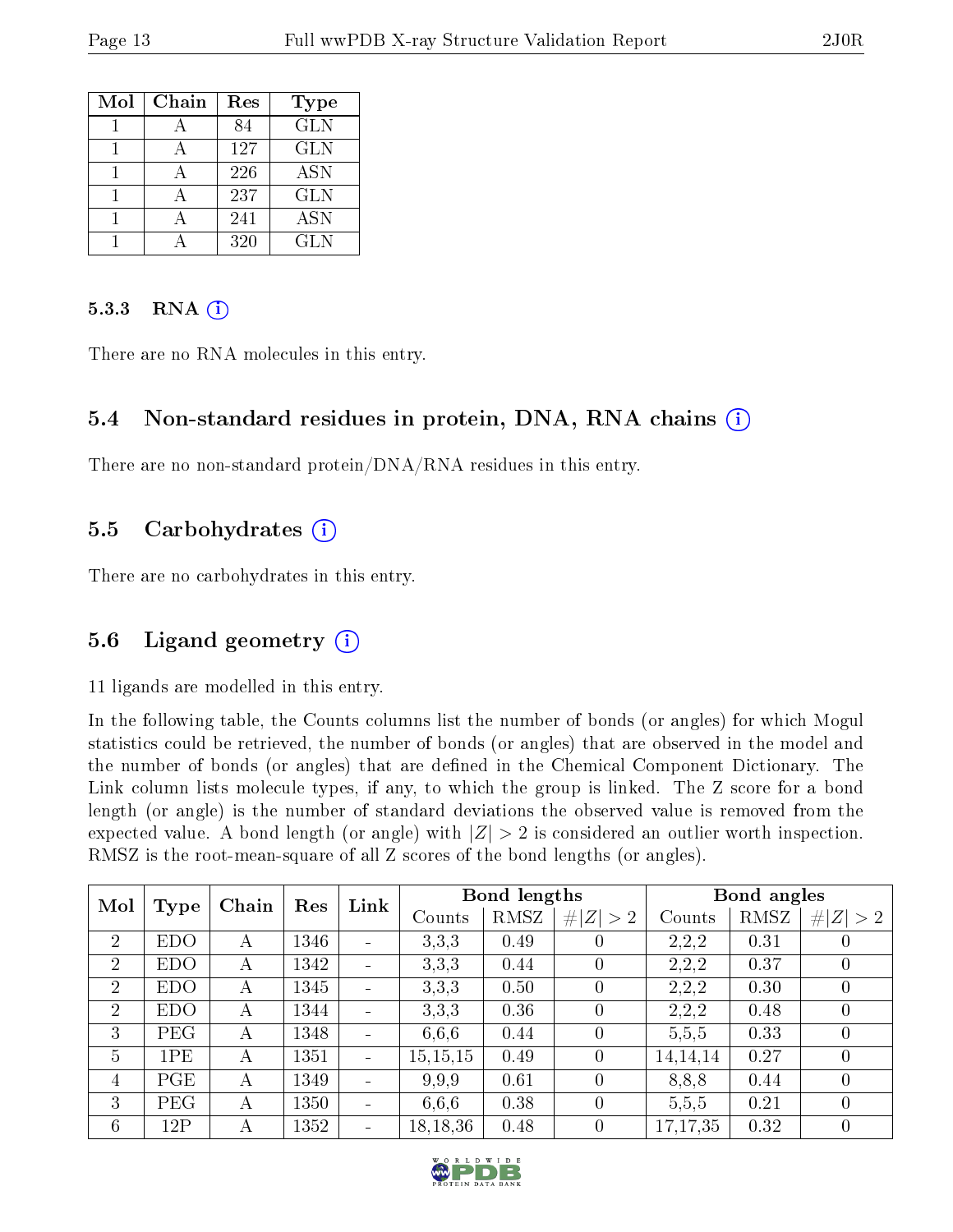| Mol | Type | $\vert$ Chain $\vert$ Res |          | Link   | Bond lengths |          |         | Bond angles |      |         |
|-----|------|---------------------------|----------|--------|--------------|----------|---------|-------------|------|---------|
|     |      |                           |          |        | Counts       | RMSZ     | $\# Z $ | Counts      | RMSZ | $\# Z $ |
|     | EDC  |                           | $1343\,$ | $\sim$ | 3.3.3        | 0.51     |         | 2.2.2       | 0.24 |         |
|     | PEG  | A                         | 1347     | $\sim$ | 6.6.6        | $0.51\,$ |         | 5,5,5       | 0.49 |         |

In the following table, the Chirals column lists the number of chiral outliers, the number of chiral centers analysed, the number of these observed in the model and the number defined in the Chemical Component Dictionary. Similar counts are reported in the Torsion and Rings columns. '-' means no outliers of that kind were identified.

| Mol            | Type       | Chain | Res  | Link | Chirals | <b>Torsions</b>           | Rings |
|----------------|------------|-------|------|------|---------|---------------------------|-------|
| $\overline{2}$ | <b>EDO</b> | А     | 1346 |      |         | 1/1/1/1                   |       |
| $\overline{2}$ | <b>EDO</b> | А     | 1342 |      |         | $^{\prime}1/1/1$          |       |
| $\overline{2}$ | <b>EDO</b> | А     | 1345 |      |         | 1/1/1/1                   |       |
| $\overline{2}$ | <b>EDO</b> | А     | 1344 |      |         | 1/1/1/1                   |       |
| 3              | PEG        | А     | 1348 |      |         | $\sqrt{2/4/4/4}$          |       |
| 5              | 1PE        | А     | 1351 |      |         | 8/13/13/13                |       |
| 4              | PGE        | А     | 1349 |      |         | 7/7/7/7                   |       |
| 3              | PEG        | А     | 1350 |      |         | 1/4/4/4                   |       |
| 6              | 12P        | А     | 1352 |      |         | 9/16/16/34                |       |
| $\overline{2}$ | <b>EDO</b> | А     | 1343 |      |         | 1/1/1/1                   |       |
| 3              | PEG        | А     | 1347 |      |         | $\frac{2}{4}/\frac{4}{4}$ |       |

There are no bond length outliers.

There are no bond angle outliers.

There are no chirality outliers.

All (34) torsion outliers are listed below:

| $\operatorname{Mol}$ | Chain        | Res  | <b>Type</b> | Atoms                                                          |
|----------------------|--------------|------|-------------|----------------------------------------------------------------|
| 3                    | А            | 1347 | PEG         | $C4-C3-O2-C2$                                                  |
| 3                    | A            | 1350 | PEG         | $C4-C3-O2-C2$                                                  |
| 5                    | А            | 1351 | 1PE         | OH4-C13-C23-OH3                                                |
| 6                    | A            | 1352 | 12P         | $O28-C29-C30-C31$                                              |
| 6                    | А            | 1352 | 12P         | O25-C26-C27-O28                                                |
| 5                    | $\mathbf{A}$ | 1351 | 1PE         | OH2-C12-C22-OH3                                                |
| 4                    | A            | 1349 | PGE         | O3-C5-C6-O4                                                    |
| 5                    | A            | 1351 | 1PE         | OH6-C15-C25-OH5                                                |
| 4                    | A            | 1349 | PGE         | $O1 \text{ } C1 \text{ } C2 \text{ } O2$                       |
| 3                    | $\mathbf{A}$ | 1348 | PEG         | O <sub>2</sub> -C <sub>3</sub> -C <sub>4</sub> -O <sub>4</sub> |
| 4                    | A            | 1349 | PGE         | O2-C3-C4-O3                                                    |
| 5                    | A            | 1351 | 1PE         | OH7-C16-C26-OH6                                                |
| 2                    | А            | 1342 | EDO         | $O1$ -C1-C2- $O2$                                              |

Continued on next page...

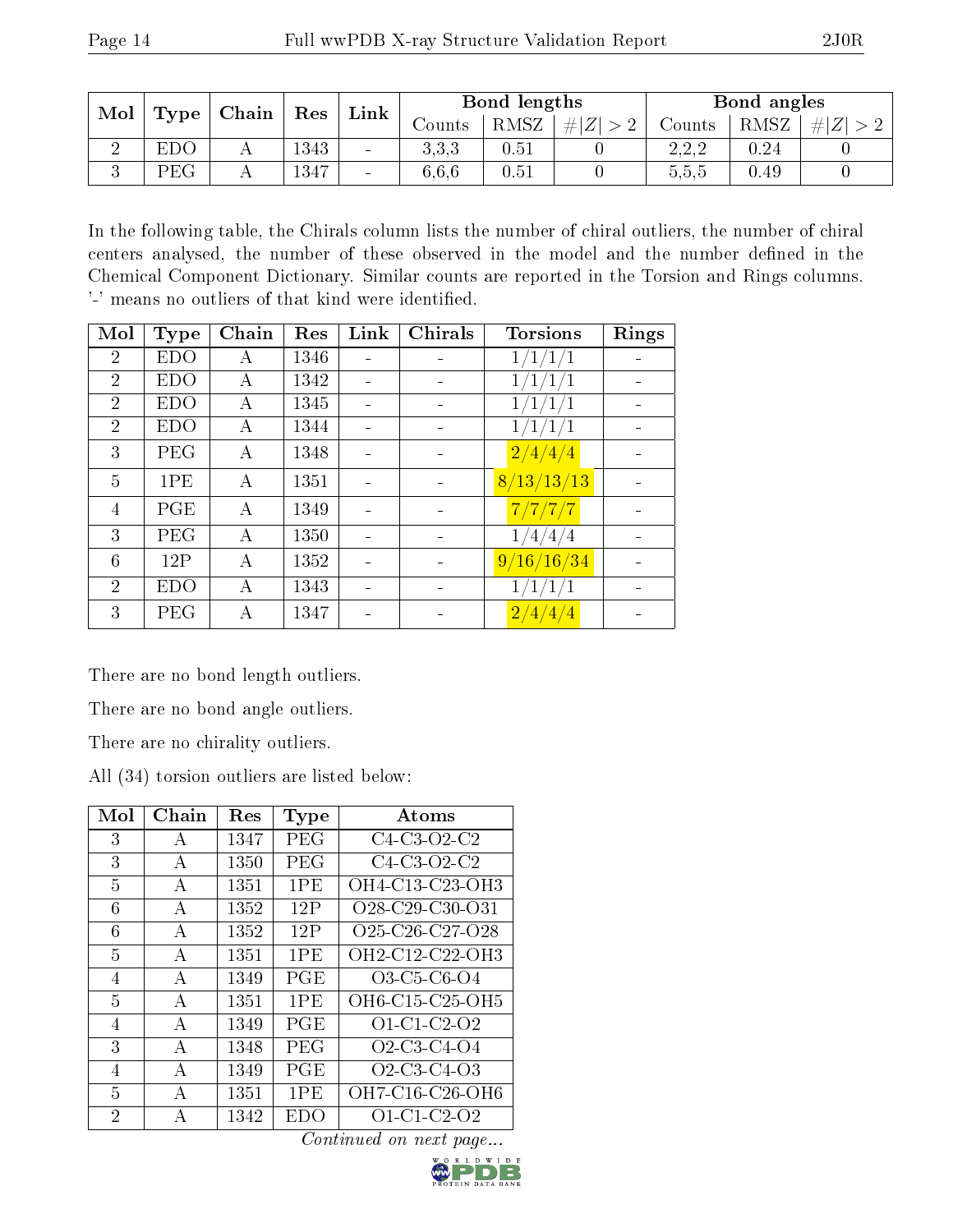| Mol             | Chain              | Res  | Type | Atoms             |
|-----------------|--------------------|------|------|-------------------|
| $\overline{2}$  | А                  | 1345 | EDO. | O1-C1-C2-O2       |
| 6               | $\mathbf{A}$       | 1352 | 12P  | O31-C32-C33-O34   |
| $\overline{2}$  | А                  | 1344 | EDO  | O1-C1-C2-O2       |
| 6               | $\bf{A}$           | 1352 | 12P  | C23-C24-O25-C26   |
| $\overline{4}$  | A                  | 1349 | PGE  | $C3-C4-O3-C5$     |
| $\overline{5}$  | А                  | 1351 | 1PE  | $C25-C15-OH6-C26$ |
| $\overline{5}$  | $\boldsymbol{A}$   | 1351 | 1PE  | C24-C14-OH5-C25   |
| 3               | А                  | 1347 | PEG  | $C1-C2-O2-C3$     |
| $\overline{2}$  | А                  | 1346 | EDO  | $O1-C1-C2-O2$     |
| $\overline{4}$  | $\overline{\rm A}$ | 1349 | PGE  | $C6-C5-C3-C4$     |
| 6               | А                  | 1352 | 12P  | C33-C32-O31-C30   |
| 6               | A                  | 1352 | 12P  | $C27-C26-O25-C24$ |
| $\overline{2}$  | А                  | 1343 | EDO  | O1-C1-C2-O2       |
| 6               | А                  | 1352 | 12P  | C36-C35-O34-C33   |
| $\overline{5}$  | А                  | 1351 | 1PE  | C13-C23-OH3-C22   |
| $6\phantom{.}6$ | A                  | 1352 | 12P  | C24-C23-O22-C21   |
| 3               | A                  | 1348 | PEG  | O1-C1-C2-O2       |
| $\overline{5}$  | А                  | 1351 | 1PE  | C23-C13-OH4-C24   |
| 4               | А                  | 1349 | PGE  | $C4-C3-O2-C2$     |
| $\overline{4}$  | A                  | 1349 | PGE  | $C1-C2-O2-C3$     |
| 6               | $\overline{\rm A}$ | 1352 | 12P  | O22-C23-C24-O25   |

Continued from previous page...

There are no ring outliers.

6 monomers are involved in 10 short contacts:

|   | $Mol$   Chain | Res  | Type       | Clashes | <b>Symm-Clashes</b> |
|---|---------------|------|------------|---------|---------------------|
| 3 |               | 1348 | PEG        |         |                     |
| 5 |               | 1351 | 1PE        |         |                     |
|   |               | 1349 | <b>PGE</b> |         |                     |
|   |               | 1352 | 12P        |         |                     |
| 2 |               | 1343 | <b>EDO</b> |         |                     |
| 2 |               | 1347 | PEG        |         |                     |

The following is a two-dimensional graphical depiction of Mogul quality analysis of bond lengths, bond angles, torsion angles, and ring geometry for all instances of the Ligand of Interest. In addition, ligands with molecular weight > 250 and outliers as shown on the validation Tables will also be included. For torsion angles, if less then 5% of the Mogul distribution of torsion angles is within 10 degrees of the torsion angle in question, then that torsion angle is considered an outlier. Any bond that is central to one or more torsion angles identified as an outlier by Mogul will be highlighted in the graph. For rings, the root-mean-square deviation (RMSD) between the ring in question and similar rings identified by Mogul is calculated over all ring torsion angles. If the average RMSD is greater than 60 degrees and the minimal RMSD between the ring in question and

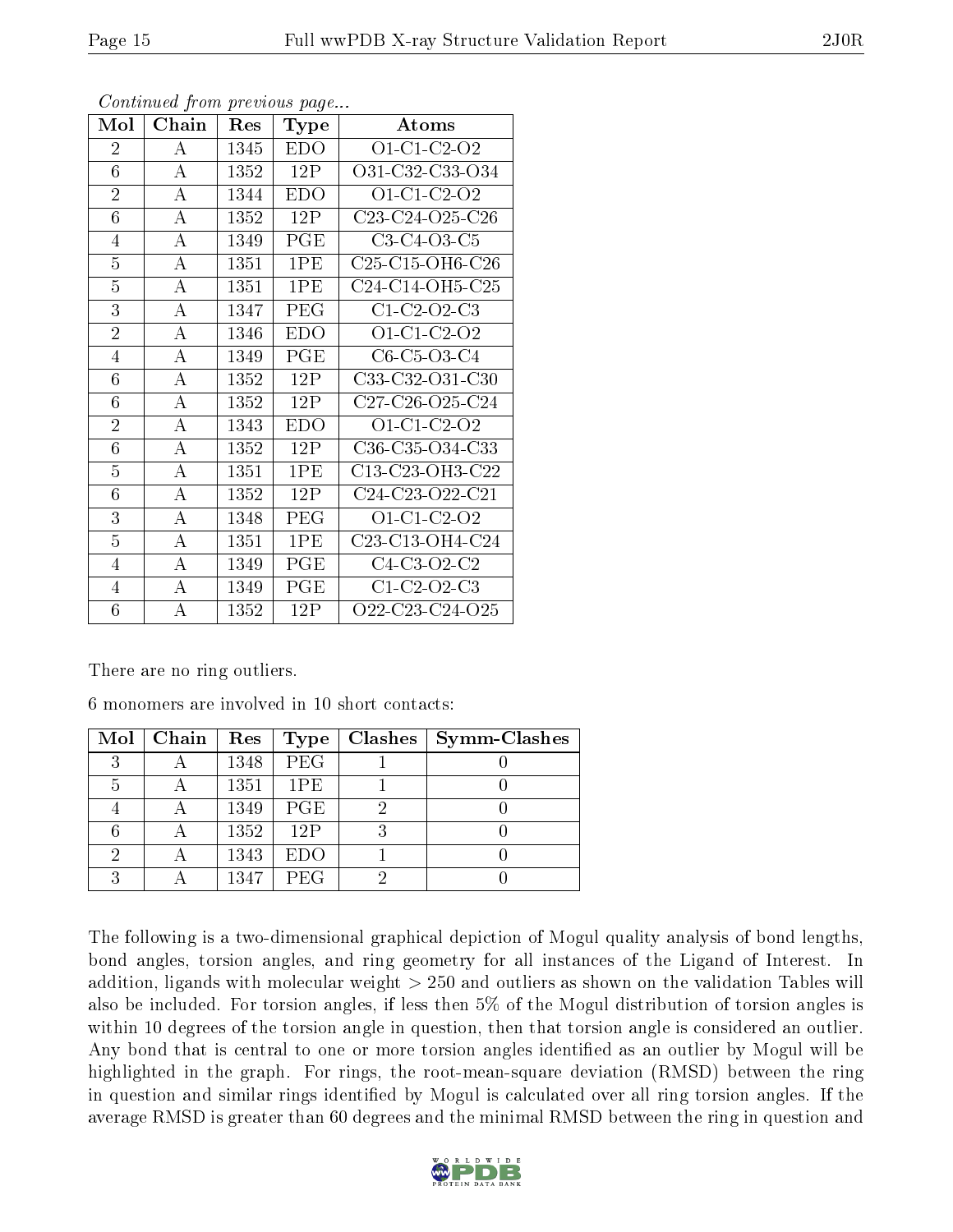any Mogul-identified rings is also greater than 60 degrees, then that ring is considered an outlier. The outliers are highlighted in purple. The color gray indicates Mogul did not find sufficient equivalents in the CSD to analyse the geometry.



#### 5.7 [O](https://www.wwpdb.org/validation/2017/XrayValidationReportHelp#nonstandard_residues_and_ligands)ther polymers  $(i)$

There are no such residues in this entry.

### 5.8 Polymer linkage issues (i)

There are no chain breaks in this entry.

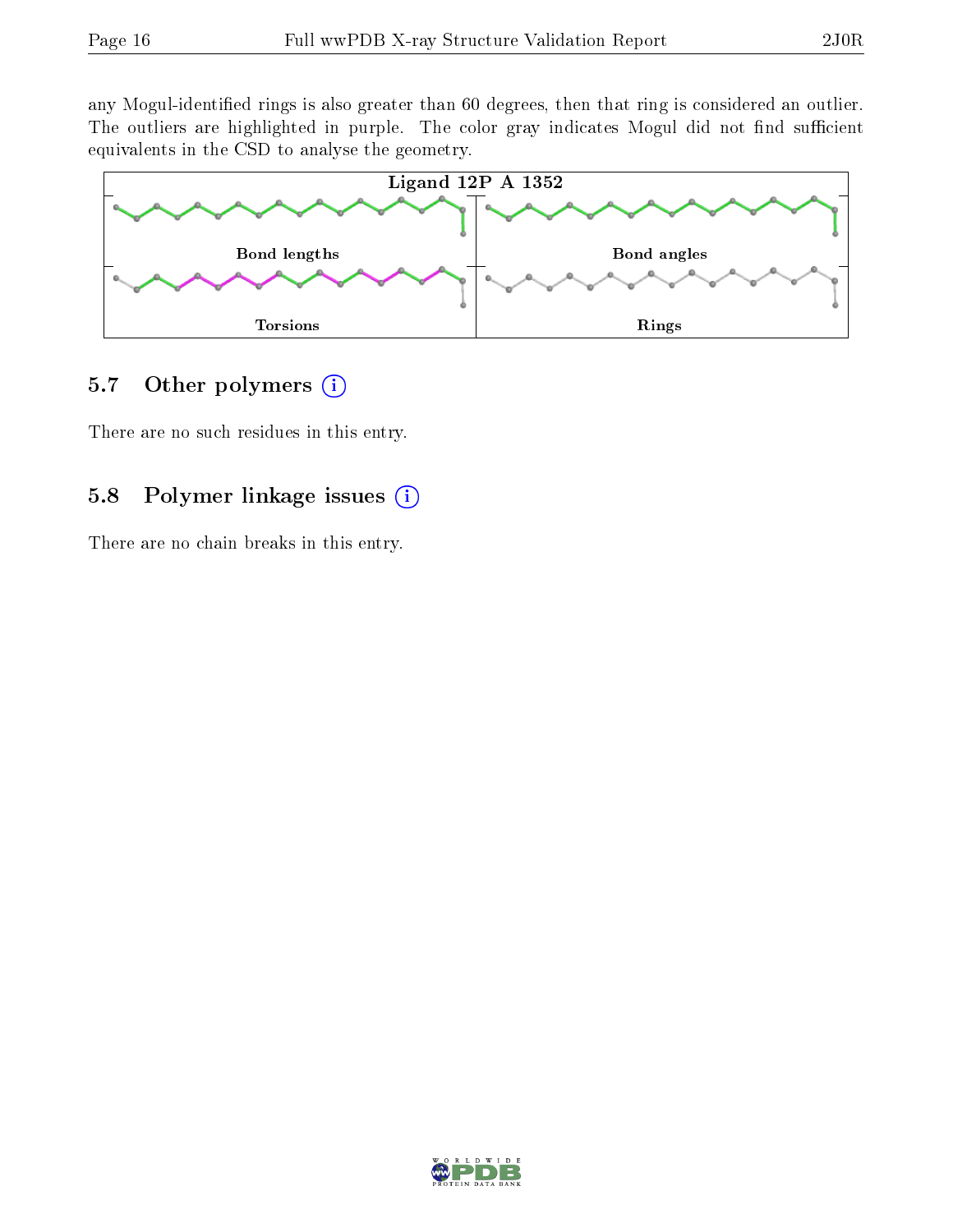### 6 Fit of model and data  $(i)$

### 6.1 Protein, DNA and RNA chains  $(i)$

In the following table, the column labelled  $#RSRZ> 2'$  contains the number (and percentage) of RSRZ outliers, followed by percent RSRZ outliers for the chain as percentile scores relative to all X-ray entries and entries of similar resolution. The OWAB column contains the minimum, median,  $95<sup>th</sup>$  percentile and maximum values of the occupancy-weighted average B-factor per residue. The column labelled ' $Q< 0.9$ ' lists the number of (and percentage) of residues with an average occupancy less than 0.9.

| $\mid$ Mol $\mid$ Chain | Analysed      | $\mid$ <rsrz></rsrz> | $\rm \#RSRZ{>}2$                            | $\mid$ OWAB(Å <sup>2</sup> ) $\mid$ Q<0.9 |  |
|-------------------------|---------------|----------------------|---------------------------------------------|-------------------------------------------|--|
|                         | 331/345 (95%) | 0.71                 | 24 (7%)   15   16   10, 20, 45, 60   3 (0%) |                                           |  |

All (24) RSRZ outliers are listed below:

| Mol            | Chain                   | Res | Type                      | <b>RSRZ</b>      |  |
|----------------|-------------------------|-----|---------------------------|------------------|--|
| $\mathbf{1}$   | $\boldsymbol{A}$        | 49  | <b>GLY</b>                | 10.3             |  |
| $\mathbf{1}$   | $\overline{A}$          | 118 | <b>THR</b>                | 7.2              |  |
| $\mathbf{1}$   | $\overline{A}$          | 120 | <b>HIS</b>                | 6.2              |  |
| $\overline{1}$ | $\overline{A}$          | 199 | PHE                       | 5.8              |  |
| $\overline{1}$ | $\overline{A}$          | 119 | $\rm{ARG}$                | $\overline{5.1}$ |  |
| $\overline{1}$ | $\overline{A}$          | 340 | <b>ASN</b>                | $3.9\,$          |  |
| $\overline{1}$ | $\overline{\rm A}$      | 196 | HIS                       | 3.1              |  |
| $\overline{1}$ | $\overline{A}$          | 204 | ${\rm ARG}$               | $3.0\,$          |  |
| $\overline{1}$ | $\overline{\rm A}$      | 297 | <b>LYS</b>                | 2.9              |  |
| $\overline{1}$ | $\overline{A}$          | 341 | $\overline{\text{LYS}}$   | 2.9              |  |
| $\mathbf{1}$   | $\overline{\rm A}$      | 195 | VAL                       | 2.8              |  |
| $\overline{1}$ | $\overline{\rm A}$      | 171 | SER                       | $2.\overline{7}$ |  |
| $\overline{1}$ | $\overline{\mathbf{A}}$ | 122 | <b>VAL</b>                | 2.6              |  |
| $\overline{1}$ | $\overline{A}$          | 198 | PHE                       | $2.\overline{5}$ |  |
| $\overline{1}$ | $\overline{A}$          | 185 | VAL                       | 2.5              |  |
| $\overline{1}$ | $\overline{\rm A}$      | 170 | <b>LEU</b>                | 2.3              |  |
| $\overline{1}$ | $\overline{\rm A}$      | 216 | <b>VAL</b>                | 2.3              |  |
| $\overline{1}$ | $\overline{\rm A}$      | 11  | <b>GLN</b>                | 2.3              |  |
| $\overline{1}$ | $\overline{\rm A}$      | 203 | L <sub>YS</sub>           | 2.3              |  |
| $\overline{1}$ | $\overline{A}$          | 180 | $\overline{\text{ALA}}$   | 2.3              |  |
| $\overline{1}$ | $\overline{\rm A}$      | 202 | <b>LEU</b>                | 2.1              |  |
| $\overline{1}$ | $\overline{\rm A}$      | 333 | $\overline{\text{ASP}}$   | 2.1              |  |
| $\overline{1}$ | $\overline{\rm A}$      | 193 | <b>THR</b>                | 2.1              |  |
| $\overline{1}$ | $\overline{\rm A}$      | 339 | $\overline{\mathrm{ASN}}$ | 2.1              |  |

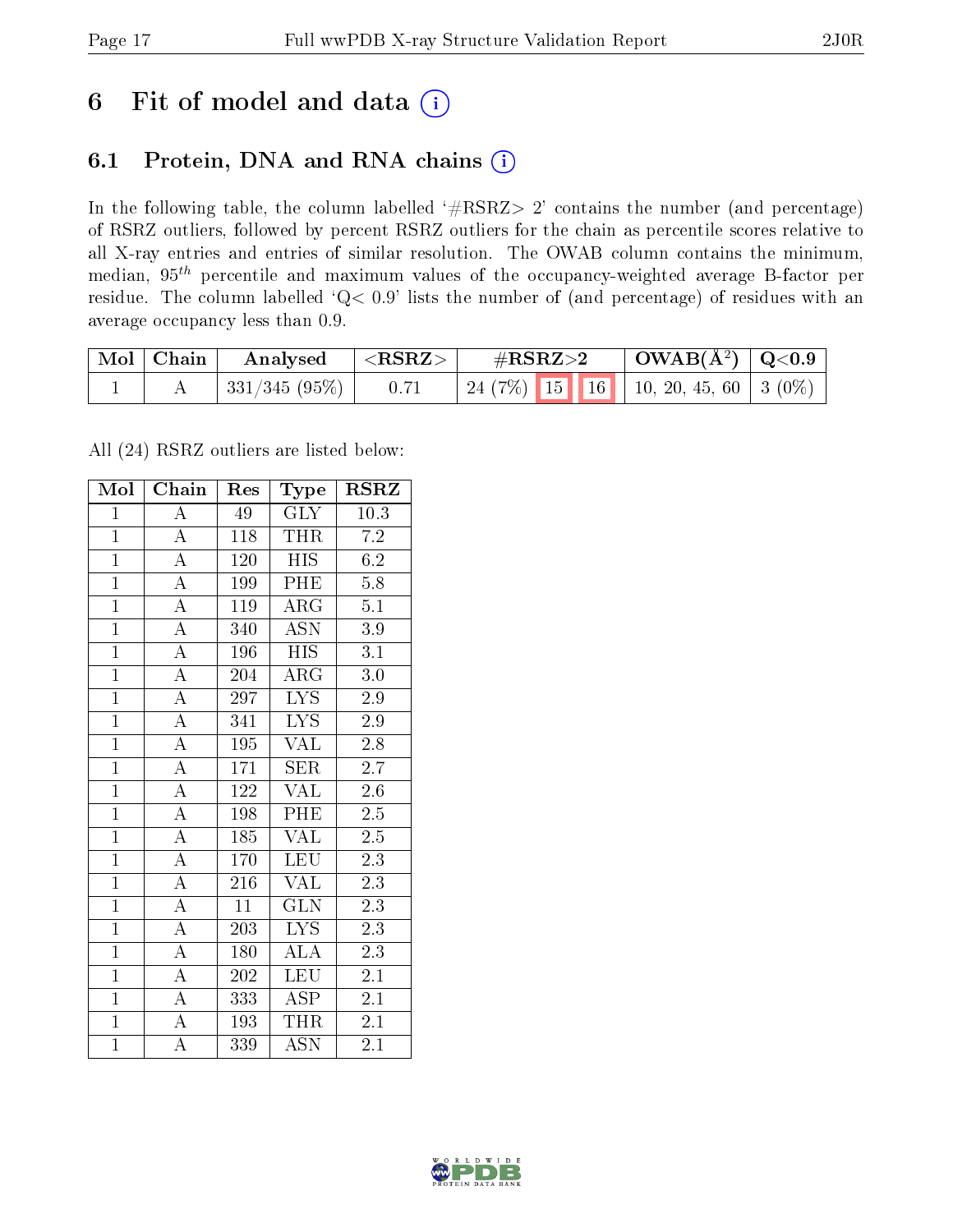#### 6.2 Non-standard residues in protein, DNA, RNA chains  $(i)$

There are no non-standard protein/DNA/RNA residues in this entry.

#### 6.3 Carbohydrates  $(i)$

There are no carbohydrates in this entry.

#### 6.4 Ligands  $(i)$

In the following table, the Atoms column lists the number of modelled atoms in the group and the number defined in the chemical component dictionary. The B-factors column lists the minimum, median,  $95<sup>th</sup>$  percentile and maximum values of B factors of atoms in the group. The column labelled  $Q< 0.9$ ' lists the number of atoms with occupancy less than 0.9.

| Mol            | <b>Type</b> | Chain | Res  | Atoms | <b>RSCC</b> | <b>RSR</b> | $B\text{-}factors(\overline{A^2})$ | Q <sub>0.9</sub> |
|----------------|-------------|-------|------|-------|-------------|------------|------------------------------------|------------------|
| 4              | PGE         | A     | 1349 | 10/10 | 0.67        | 0.46       | 30,41,44,44                        | $\theta$         |
| 3              | PEG         | А     | 1348 | 7/7   | 0.69        | 0.37       | 59,59,60,61                        | $\theta$         |
| $\overline{2}$ | <b>EDO</b>  | А     | 1342 | 4/4   | 0.72        | 0.23       | 41, 42, 43, 44                     | $\theta$         |
| 3              | PEG         | А     | 1347 | 7/7   | 0.73        | 0.23       | 35, 37, 40, 42                     | $\left( \right)$ |
| 3              | PEG         | А     | 1350 | 7/7   | 0.76        | 0.41       | 30, 33, 39, 42                     | $\theta$         |
| $\overline{5}$ | 1PE         | А     | 1351 | 16/16 | 0.79        | 0.20       | 48, 49, 52, 52                     | $\theta$         |
| 6              | 12P         | A     | 1352 | 19/37 | 0.80        | 0.25       | 37,45,55,55                        | $\theta$         |
| $\overline{2}$ | <b>EDO</b>  | А     | 1345 | 4/4   | 0.81        | 0.13       | 43, 43, 44, 44                     | $\theta$         |
| $\overline{2}$ | <b>EDO</b>  | А     | 1343 | 4/4   | 0.83        | 0.42       | 40,40,40,41                        | $\theta$         |
| $\overline{2}$ | <b>EDO</b>  | А     | 1346 | 4/4   | 0.84        | 0.10       | 44, 44, 44, 45                     | $\theta$         |
| $\overline{2}$ | EDO         | А     | 1344 | 4/4   | 0.86        | 0.17       | 34, 37, 39, 41                     | 0                |

The following is a graphical depiction of the model fit to experimental electron density of all instances of the Ligand of Interest. In addition, ligands with molecular weight  $> 250$  and outliers as shown on the geometry validation Tables will also be included. Each fit is shown from different orientation to approximate a three-dimensional view.